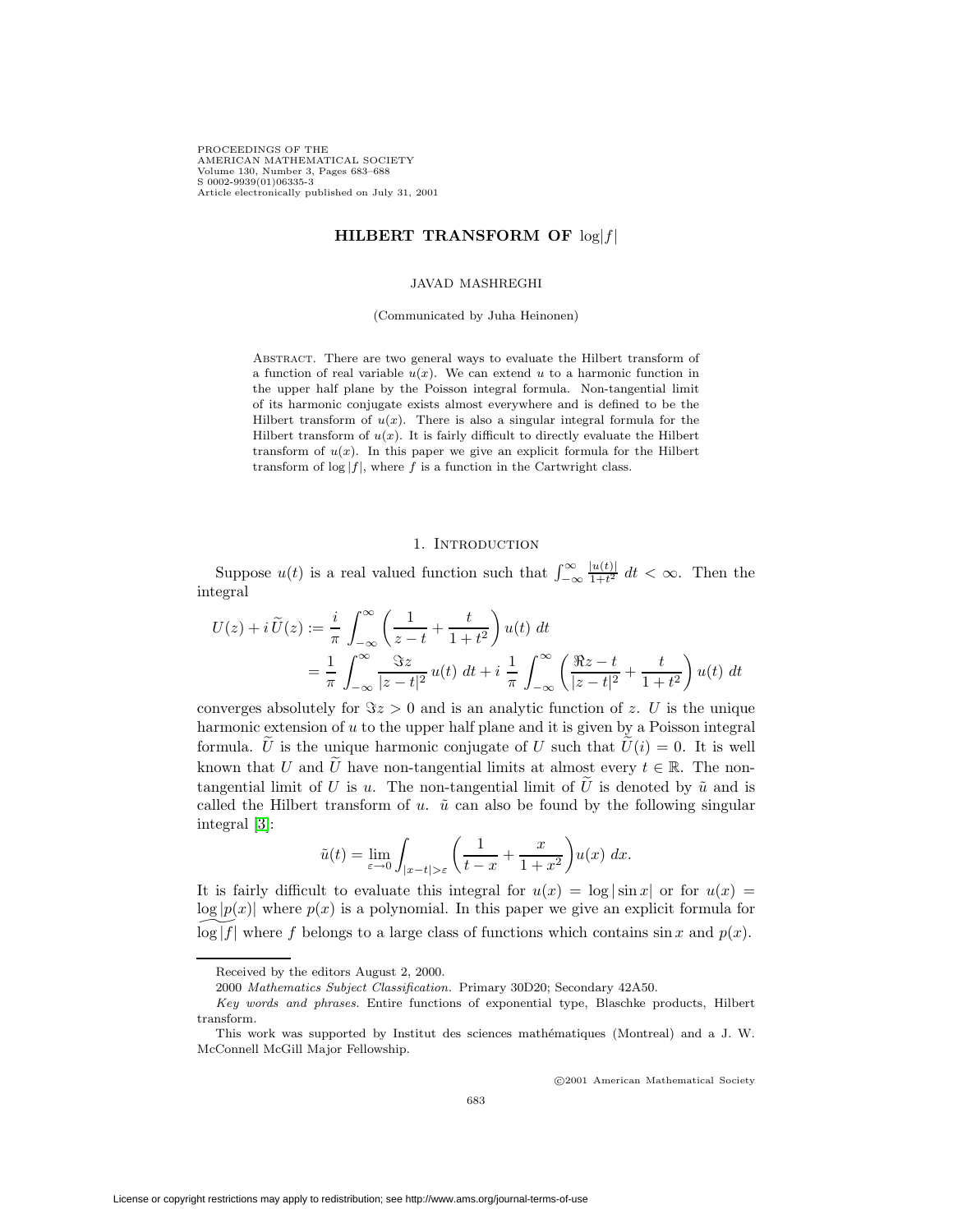#### 684 JAVAD MASHREGHI

In section 2 we discuss the argument of a meromorphic Blaschke product on the real line. The argument is a  $C^{\infty}$  function and it can be given explicitly by a formula. Then in section 3 the Cartwright class is defined, and an important representation theorem in the upper half plane is derived. Section 4 is about the behavior of these functions on the real line. Finally in section 5 we give an explicit formula for  $\log|f|$ .

### 2. BLASCHKE PRODUCTS

Let  $\{z_n\}$  be a sequence of complex numbers in the upper half plane such that  $\lim_{n\to\infty}|z_n|=\infty$  and  $\sum_n \frac{\Im z_n}{|z_n|^2}<\infty$ . Let  $b_n(z)=\frac{1-\frac{z}{z_n}}{1-\frac{z}{z_n}}$  and put  $B(z)=\prod_nb_n(z)$ .  $B(z)$  is a meromorphic function with zeros at  $\{z_n\}$  and poles at  $\{\bar{z}_n\}$ . At each point  $t \in \mathbb{R}$ , B is analytic and  $|B(t)| = 1$ . Therefore, there is a real  $C^{\infty}$  function  $\varphi$  such that  $B(t) = e^{i\varphi(t)}$  for every  $t \in \mathbb{R}$  [\[2\]](#page-5-1). We can find an explicit formula for  $\varphi(t)$ :

$$
b_n(t) = \frac{1 - \frac{t}{z_n}}{1 - \frac{t}{\overline{z}_n}} = \frac{(1 - \frac{\Re z_n}{|z_n|^2}t) + i(\frac{\Im z_n}{|z_n|^2}t)}{(1 - \frac{\Re z_n}{|z_n|^2}t) - i(\frac{\Im z_n}{|z_n|^2}t)} = \frac{e^{i\varphi_{z_n}(t)}}{e^{-i\varphi_{z_n}(t)}} = e^{2i\varphi_{z_n}(t)}.
$$

The first candidate for  $\varphi_{z_n}(t)$  is  $\arctan\left(\frac{\frac{\Im z_n}{|z_n|^2}t}{1-\frac{\Re z_n}{\Re z_n}}\right)$  $1-\frac{\Re z_n}{|z_n|^2}t$  $\overline{ }$ . If  $\Re z_n = 0$ , then  $\varphi_{z_n}(t) =$  $\arctan\left(\frac{t}{\Im z_n}\right)$ is a well defined  $C^{\infty}$  function on R. But if  $\Re z_n \neq 0$ ,  $\arctan \left( \frac{\frac{\Im z_n}{|z_n|^2} t}{\frac{\Im z_n}{\Re z_n}} \right)$  $1-\frac{\Re z_n}{|z_n|^2}t$  $\overline{ }$ is not continuous at  $t = \frac{|z_n|^2}{\Re z_n}$ . We should use the following branches of arctan. If  $\Re z_n > 0$ , then

$$
\varphi_{z_n}(t) = \begin{cases}\n\arctan\left(\frac{\frac{\Im z_n}{|z_n|^2}t}{1 - \frac{\Re z_n}{|z_n|^2}t}\right) + \pi, & t > \frac{|z_n|^2}{\Re z_n}, \\
\frac{\pi}{2}, & t = \frac{|z_n|^2}{\Re z_n}, \\
\arctan\left(\frac{\frac{\Im z_n}{|z_n|^2}t}{1 - \frac{\Re z_n}{|z_n|^2}t}\right), & t < \frac{|z_n|^2}{\Re z_n},\n\end{cases}
$$

and if  $\Re z_n < 0$ 

$$
\varphi_{z_n}(t) = \begin{cases}\n\arctan\left(\frac{\frac{\Im z_n}{|z_n|^2}t}{1 - \frac{\Re z_n}{|z_n|^2}t}\right), & t > \frac{|z_n|^2}{\Re z_n}, \\
\frac{-\pi}{2}, & t = \frac{|z_n|^2}{\Re z_n}, \\
\arctan\left(\frac{\frac{\Im z_n}{|z_n|^2}t}{1 - \frac{\Re z_n}{|z_n|^2}t}\right) - \pi, & t < \frac{|z_n|^2}{\Re z_n}.\n\end{cases}
$$

<span id="page-1-0"></span>Since  $b_n(0) = 1$ , we defined  $\varphi_{z_n}$  such that  $\varphi_{z_n}(0) = 0$ . Therefore

(2.1) 
$$
B(t) = \prod_n b_n(t) = \prod_n e^{2i \varphi_{z_n}(t)} = e^{2i \sum_n \varphi_{z_n}(t)}.
$$

Hence  $\varphi(t)=2\sum_n\varphi_{z_n}(t)$ . To prove  $\varphi$  is continuous suppose  $t\in [a, b]$  where a and b are arbitrary real numbers. Since  $\frac{|z_n|^2}{|\Re z_n|} \to \infty$ , there exists N such that for each  $n \geq N$  and for each  $t \in [a, b], \varphi_{z_n}(t) = \arctan \left( \frac{\frac{3z_n}{|z_n|^2} t}{1 - \frac{3iz_n}{2}} \right)$  $1-\frac{\Re z_n}{|z_n|^2}t$ ). Thus  $|\varphi_{z_n}(t)| \leqslant c \frac{\Im z_n}{|z_n|^2}$ for each  $n \geq N$ . Therefore by the Weierstrass M-test  $\varphi$  is continuous. We can even prove that  $\varphi$  is a  $C^{\infty}$  function, but continuity is enough in what follows.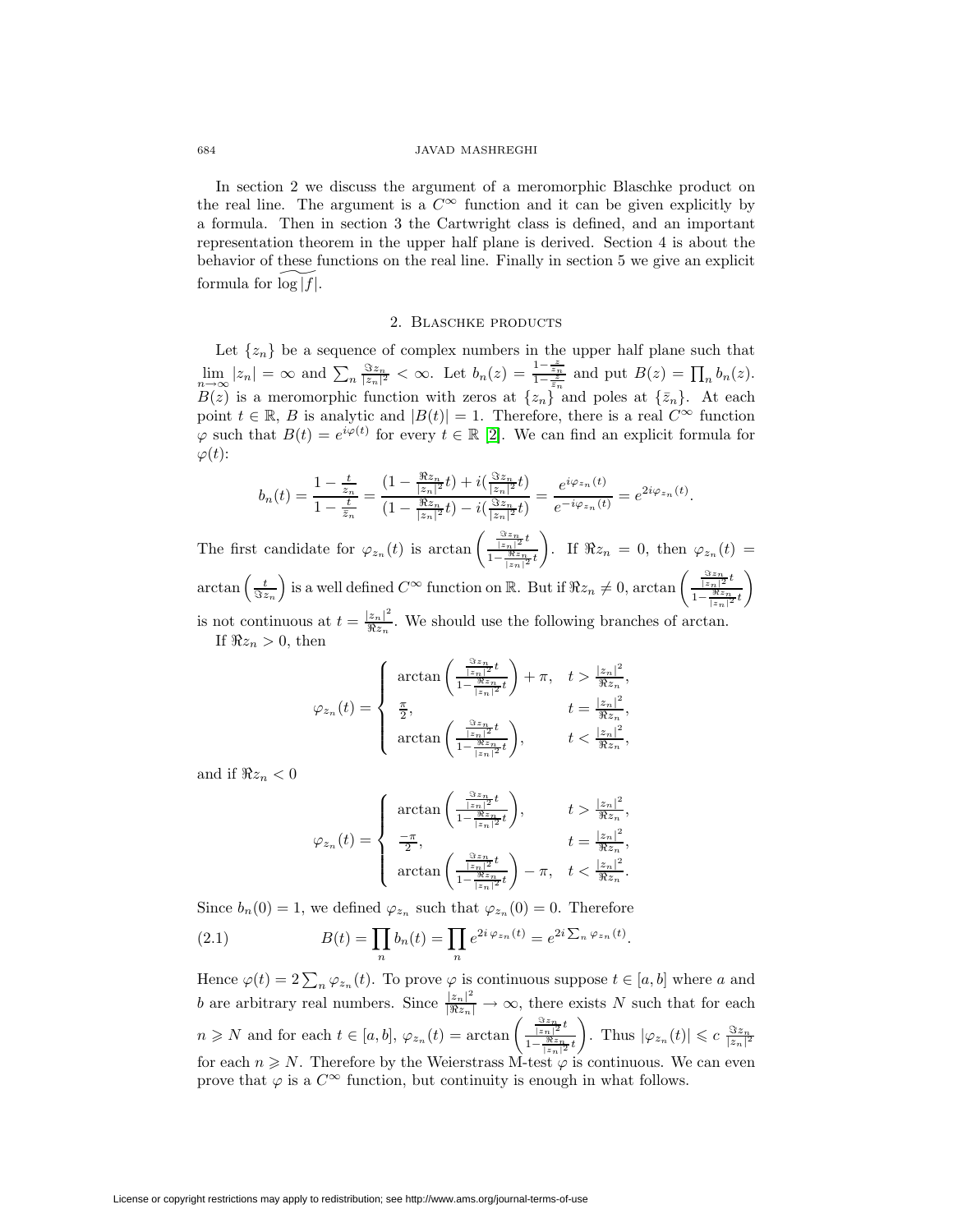### 3. CARTWRIGHT CLASS

An entire function  $f(z)$  is said to be of exponential type if there are constants A and B such that  $|f(z)| \leq Be^{A|z|}$  everywhere. Cart denotes the space of entire functions of exponential type which satisfy the boundedness condition

$$
\int_{-\infty}^{\infty} \frac{\log^+|f(x)|}{1+x^2} \, dx < \infty.
$$

Let  $\{z_n\}$  denote the sequence of the upper half plane zeros of f. Since  $\sum_n \frac{\Im z_n}{|z_n|^2} < \infty$ and  $\lim_{n\to\infty} |z_n| = \infty$ , the Blaschke product formed with this sequence  $B_+(z) =$  $\prod_n$  $\frac{1-\frac{z}{z_n}}{1-\frac{z}{z_n}}$  is a well defined meromorphic function. Let

$$
h_{+}[f] = \limsup_{y \to +\infty} \frac{\log |f(iy)|}{y},
$$
  

$$
h_{-}[f] = \limsup_{y \to +\infty} \frac{\log |f(-iy)|}{y}.
$$

Therefore  $O(z) = \frac{e^{-ih} + z f(z)}{B_+(z)}$  has removable singularities at zeros of f. It is at least an entire function free of zeros in the upper half plane. But since  $f \in Cart$ , then  $O(z) \in Cart$  and for  $\Im z > 0$ ,  $O(z) = c \exp \left( \frac{i}{\pi} \int_{-\infty}^{\infty} \left( \frac{1}{z-t} + \frac{t}{1+t^2} \right)$  $\int \log |f(t)| dt$ . c is a constant of absolute value one [\[1\]](#page-5-2). Therefore for  $\Im z > 0$ 

<span id="page-2-0"></span>
$$
(3.1)
$$

$$
f(z) = c e^{-ih_+ z} B_+(z) \exp\left(\frac{i}{\pi} \int_{-\infty}^{\infty} \left(\frac{1}{z-t} + \frac{t}{1+t^2}\right) \log|f(t)| dt\right).
$$

 $B_+$  is analytic at each point of R and by [\(2.1\)](#page-1-0) for every  $t \in \mathbb{R}$ 

(3.2) 
$$
B_{+}(t) = e^{2i \sum_{n} \varphi_{z_n}(t)}.
$$

### <span id="page-2-2"></span>4. Cartwright functions on the real line

Let  $f \in Cart$ . Since  $f \in Cart$ , by definition,  $\log^+ |f| \in L^1(\frac{dt}{1+t^2})$ . If  $f \neq 0$ , by a deep theorem in function theory [\[1,](#page-5-2) [3\]](#page-5-0),  $\log^{-}|f| \in L^1(\frac{dt}{1+t^2})$ . Therefore for almost every  $t \in \mathbb{R}$  the Hilbert transform  $\log|f|(t)$  exists. Let  $\alpha$  and  $\beta$  be two consecutive real zeros of f. Consider an arbitrary closed interval  $[a, b] \subset (\alpha, \beta)$ . On  $[a, b]$ ,  $\log|f(t)|$  is Lipschitz. Thus  $\log|f|(t)$  is at least continuous on [a, b] [\[4\]](#page-5-3). Therefore,  $\log|f|(t)$  is continuous on  $(\alpha, \beta)$ . Hence it exists at every  $t \in \mathbb{R}$  except at real zeros of  $f$ .

<span id="page-2-1"></span>**Theorem 4.1.** Let  $f \in Cart$  and let  $\{x_n\}$  denote the sequence of real zeros of f. Then for every  $t \in R \setminus \{x_n\}$ 

$$
\frac{f(t)}{|f(t)|} = c B_{+}(t) e^{-ih_{+} t} e^{i \widehat{\log|f|}(t)}
$$

where c is a constant of modulus one.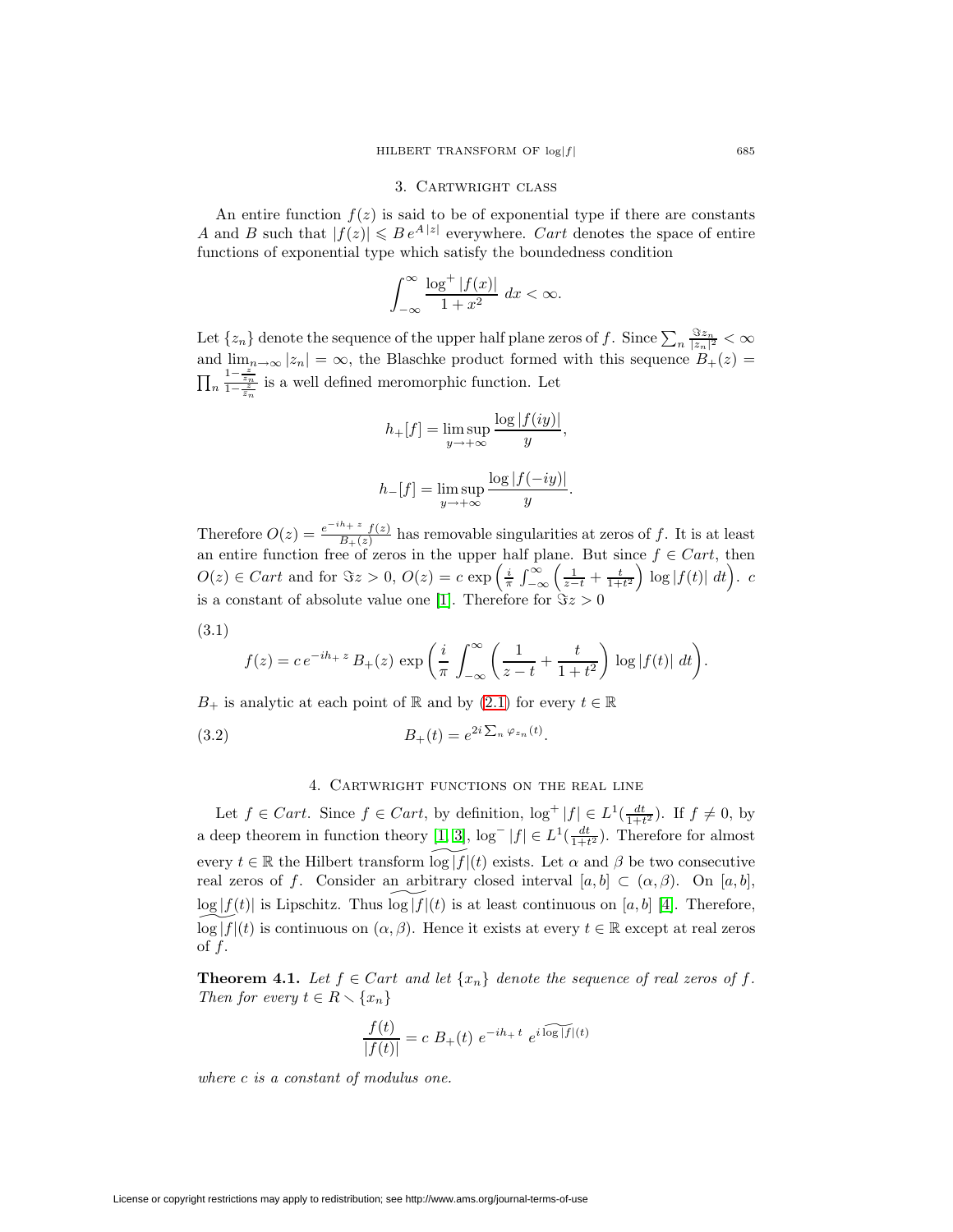*Proof.* By [\(3.1\)](#page-2-0), in the upper half plane  $\Im z > 0$ 

$$
f(z) = c e^{-ih + z} B_{+}(z) \exp\left(\frac{i}{\pi} \int_{-\infty}^{\infty} \left(\frac{1}{z - t} + \frac{t}{1 + t^{2}}\right) \log|f(t)| dt\right)
$$
  
=  $c e^{-ih + z} B_{+}(z) \exp\left(\frac{1}{\pi} \int_{-\infty}^{\infty} \frac{\Im z}{|z - t|^{2}} \log|f(t)| dt + i \frac{1}{\pi} \int_{-\infty}^{\infty} \left(\frac{\Re z - t}{|z - t|^{2}} + \frac{t}{1 + t^{2}}\right) \log|f(t)| dt\right).$ 

Take the non-tangential limit of both sides as  $z \to t$ . Thus, for every  $t \in R \setminus \{x_n\}$  $f(t) = c e^{-ih_+ t} B_+(t) \exp \left( \log |f(t)| + i \log |f|(t) \right) = c e^{-ih_+ t} B_+(t) |f(t)| e^{i \log |f|(t)}$ . 口

Let 
$$
f^*(z) := \overline{f}(\overline{z})
$$
. Thus

(4.1) 
$$
h_{+}[f^{*}] = \lim_{y \to +\infty} \frac{\log |f^{*}(iy)|}{y} = \lim_{y \to +\infty} \frac{\log |f(-iy)|}{y} = h_{-}[f],
$$

<span id="page-3-0"></span>(4.2) 
$$
f^*(t) = \bar{f}(t) = \bar{f}(t), \qquad \log |f^*(t)| = \log |f(t)|.
$$

Since  $f \in Cart$  by [\(4.2\)](#page-3-0),  $f^* \in Cart$ . The upper half plane zeros of  $f^*$  are conjugates of the lower half plane zeros of f, say  $(\bar{w}_n)$ . Put  $B_-(z) = \prod_n$  $\frac{1-\frac{z}{\bar{w}_n}}{1-\frac{z}{\bar{w}_n}}$ .  $B_-$  is analytic at each point of real line and by equation [\(2.1\)](#page-1-0) for every  $t \in \mathbb{R}$ 

<span id="page-3-2"></span><span id="page-3-1"></span>(4.3) 
$$
B_{-}(t) = e^{2i \sum_{n} \varphi_{\bar{w}_n}(t)}.
$$

**Corollary 4.2.** Let  $f \in Cart$  and let  $\{x_n\}$  denote the sequence of real zeros of f. Then for every  $t \in R \setminus \{x_n\}$ 

$$
\frac{\bar{f}(t)}{|f(t)|} = c \ B_{-}(t) \ e^{-ih_{-}t} \ e^{i \widehat{\log|f|}(t)}
$$

where c is a constant of modulus one.

*Proof.* Apply Theorem [4.1](#page-2-1) to  $f^*(z)$ .

 $\Box$ 

# 5. HILBERT TRANSFORM OF  $log|f|$

Let  $\{x_n\}$  be a sequence of real numbers such that  $\lim_{|n|\to\infty} |x_n| = \infty$  and  $x_n <$  $x_m$  if  $n < m$ . Let  $\{k_n\}$  be a sequence of integers. The distribution function  $\nu_{\{x_n\}}(t)$ is constant between  $x_{n-1}$  and  $x_n$  and at each point  $x_n$  jumps up  $k_n$  units. The value of  $\nu_{\{x_n\}}(t)$  at  $x_n$  is not important. Therefore  $\nu_{\{x_n\}}(t)$  is defined up to an additive constant. For example, if we let  $x_n$  repeat  $k_n$  times, we can define  $\nu_{\{x_n\}}(t)$ by the following formula:

$$
\nu_{\{x_n\}}(t) = \begin{cases}\n\#x_n \in [0, t], & t \geq 0, \\
(-1) \#x_n \in (t, 0], & t < 0.\n\end{cases}
$$

<span id="page-3-3"></span>**Lemma 5.1.** Let  $f \in Cart$  and let  $\{x_n\}$  denote the sequence of real zeros of f and  $\{k_n\}$  be the sequence of orders of f at each zero. Then  $\log|f| + \pi \nu_{\{x_n\}}$  is a continuous function.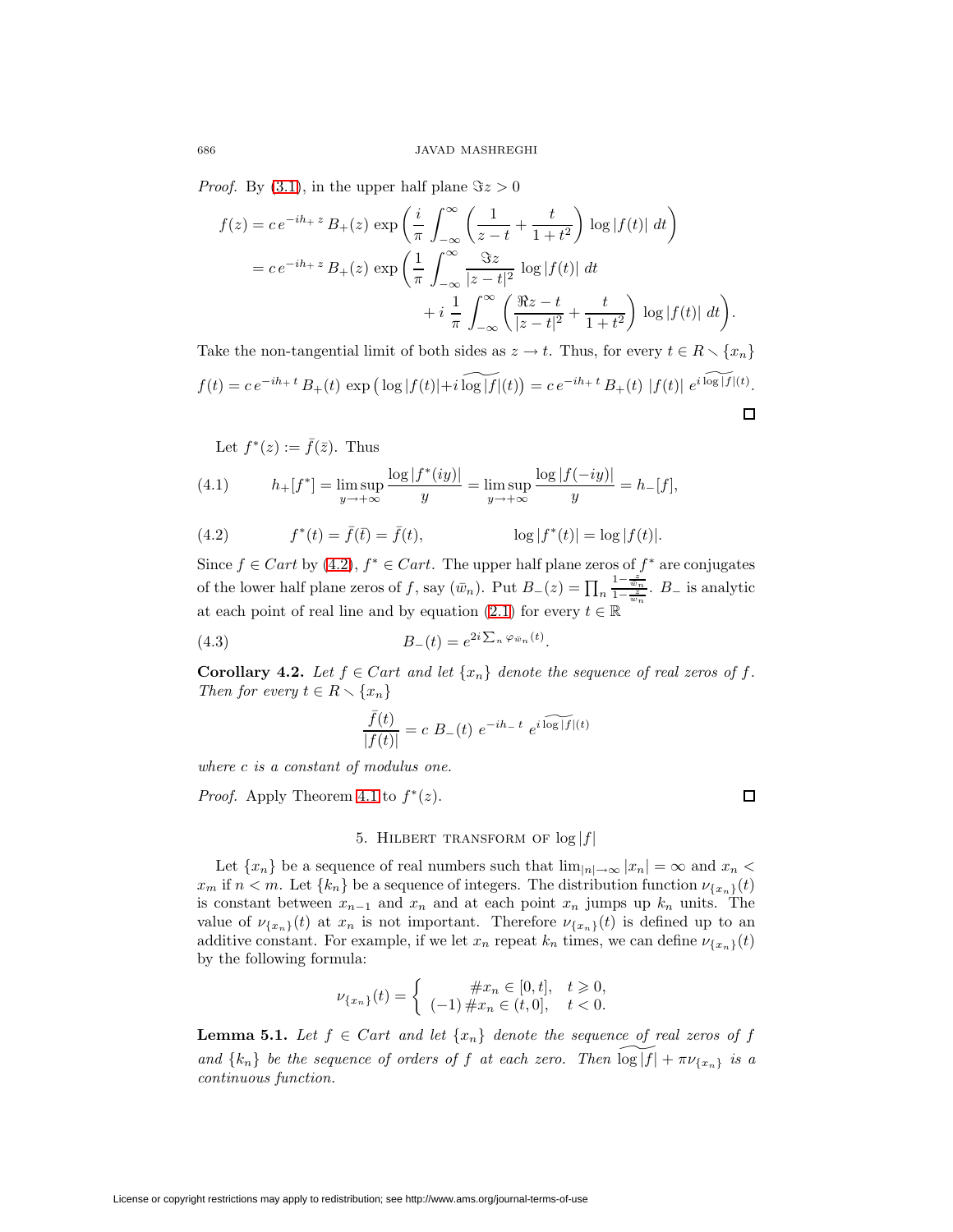*Proof.* Let  $x_{n-1}$  and  $x_n$  be two consecutive real zeros of f. On [a, b] ⊂  $(x_{n-1}, x_n)$ ,  $\log|f|$  is Lipschitz. Therefore,  $\log|f|$  is at least continuous on [a, b]. On the other hand  $\nu_{\{x_n\}}$  is constant on [a, b]. Hence  $\log|f|+\pi\nu_{\{x_n\}}$  is continuous on [a, b] and thus on  $(x_{n-1}, x_n)$ . We can decompose f as  $f(z)=(z-x_n)^{k_n} g(z)$ , where g is analytic and nonzero on a neighborhood of  $x_n$ . Thus  $\log |f(t)| = k_n \log |t - x_n| + \log |g(t)|$ . According to the above discussion, since  $g$  is not zero in an interval around  $x_n$ ,  $\log|g|$  is continuous in this interval. The Hilbert transform of  $k_n \log |t - x_n|$  is a step function jumping down by  $k_n \pi$  at  $x_n$ . Therefore,  $\log|f|$  is continuous on  $(x_n - \delta, x_n) \cup (x_n, x_n + \delta)$  for a small  $\delta$ , and jumps down by  $k_n \pi$  at  $x_n$ . On the other hand  $\pi \nu_{\{x_n\}}$  is also continuous on this neighborhood and jumps up by  $k_n \pi$ at  $x_n$ . Hence  $\log|f| + \pi \nu_{\{x_n\}}$  has a removable discontinuity at  $x_n$ .  $\Box$ 

<span id="page-4-0"></span>**Lemma 5.2.** Let  $f \in Cart$ . Let  $\{x_n\}, \{z_n\}$  and  $\{w_n\}$  be respectively the sequence of real, upper and lower half plane zeros of f. Then for every  $t \in R \setminus \{x_n\}$ 

$$
\widetilde{\log|f|}(t) \equiv \theta + \left(\frac{h_+ + h_-}{2}\right)t - \sum_n \varphi_{z_n}(t) - \sum_n \varphi_{\bar{w}_n}(t) \pmod{\pi},
$$

where  $\theta$  is a constant.

*Proof.* By Theorem [4.1](#page-2-1) and Corollary [4.2,](#page-3-1) for every  $t \in R \setminus \{x_n\}$  we have

$$
c_1 B_+(t) e^{-ih_+ t} e^{i \log |f|(t)} = c_2 \bar{B}_-(t) e^{ih_- t} e^{-i \log |f|(t)}.
$$

Hence by  $(3.2)$  and  $(4.3)$ 

$$
\exp\left(2i\log|f|(t)\right) = c e^{i(h_+ + h_-)t} \frac{\bar{B}_-(t)}{B_+(t)} = c e^{i(h_+ + h_-)t} \frac{e^{-2i\sum_n \varphi_{\bar{w}_n}(t)}}{e^{2i\sum_n \varphi_{z_n}(t)}}
$$

$$
= c e^{i(h_+ + h_-)t} e^{-2i\sum_n \varphi_{\bar{w}_n}(t) - 2i\sum_n \varphi_{z_n}(t)}
$$

$$
= e^{2i\left(\theta + \left(\frac{h_+ + h_-}{2}\right)t - \sum_n \varphi_{\bar{w}_n}(t) - \sum_n \varphi_{z_n}(t)\right)}.
$$

 $c = \frac{c_2}{c_1} = e^{2i\theta}$  is a constant of modulus one. Thus for every  $t \in R \setminus \{x_n\}$ 

$$
\widetilde{\log|f|}(t) \equiv \theta + \left(\frac{h_+ + h_-}{2}\right)t - \sum_n \varphi_{\bar{w}_n}(t) - \sum_n \varphi_{z_n}(t) \pmod{\pi}.
$$

**Main Theorem 5.3.** Let  $f \in Cart$ . Let  $\{x_n\}$ ,  $\{z_n\}$  and  $\{w_n\}$  be respectively the sequence of real, upper and lower half plane zeros of f. Then for every  $t \in R \setminus \{x_n\}$ 

$$
\widetilde{\log |f|}(t) = -\pi \nu_{\{x_n\}}(t) + \left(\frac{h_+ + h_-}{2}\right)t - \sum_n \varphi_{z_n}(t) - \sum_n \varphi_{\bar{w}_n}(t) + \theta
$$

where  $\theta$  is a constant.

*Proof.*  $\nu_{\{x_n\}}(t)$  is a step function which jumps up at  $\{x_n\}$  by an integer. Thus for every  $t \in R \setminus \{x_n\}, \pi \nu_{\{x_n\}}(t) \equiv c_1 \pmod{\pi}$ , where  $c_1$  is a constant. Hence by Lemma [5.2,](#page-4-0) for every  $t \in R \setminus \{x_n\}$ 

$$
\log |f|(t) + \pi \nu_{\{x_n\}}(t) \equiv \log |f|(t) + c_1
$$
  

$$
\equiv c_1 + c_2 + \left(\frac{h_+ + h_-}{2}\right)t - \sum_n \varphi_{\bar{w}_n}(t) - \sum_n \varphi_{z_n}(t) \pmod{\pi}.
$$

 $\Box$